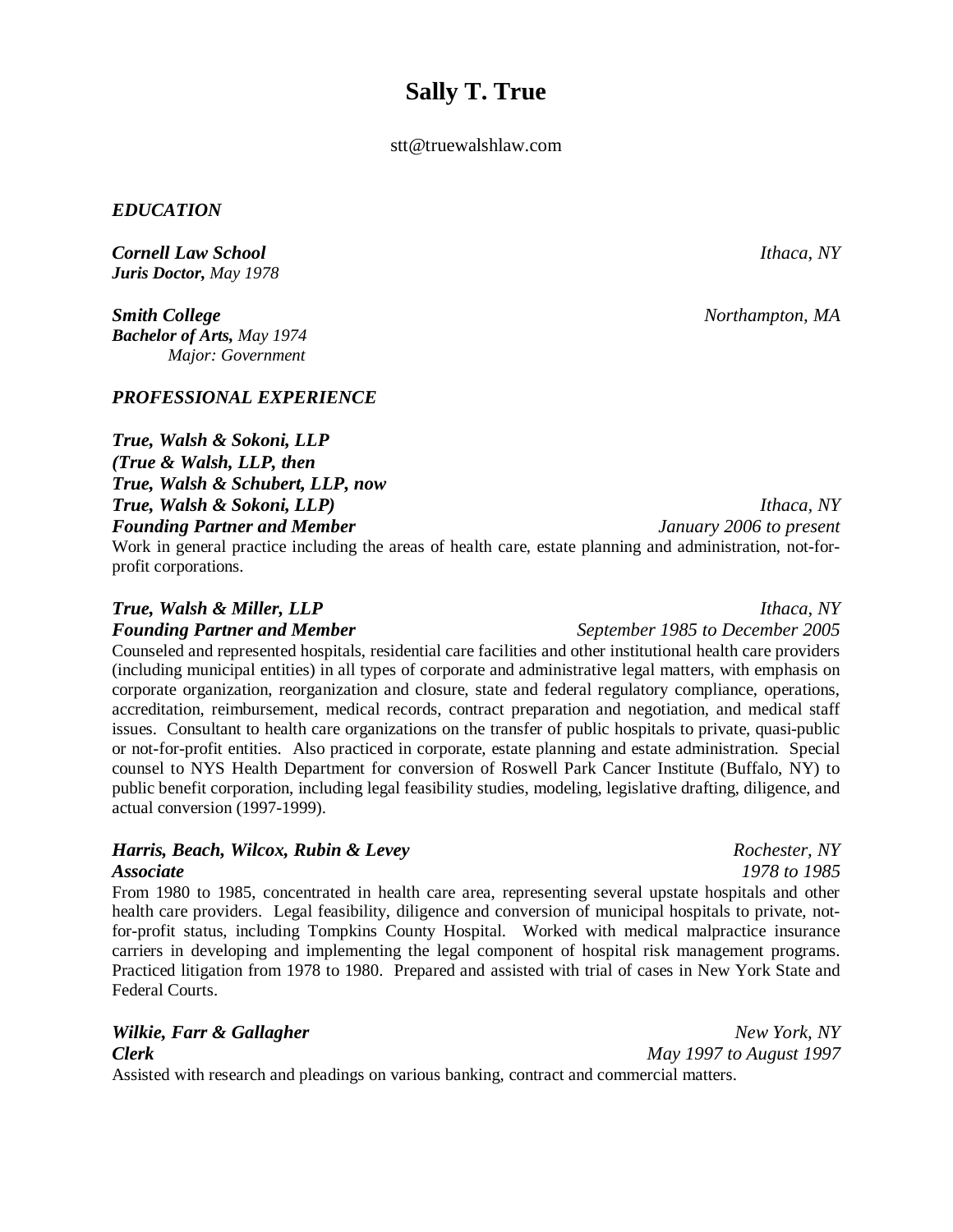## *LEGISLATIVE EXPERIENCE*

Legislative Assistant to former State Assemblywoman Constance E. Cook and State Assemblyman Gary A. Lee, 1974 to 1976.

## *OTHER EXPERIENCE*

Adjunct Instructor "Legal Aspects of Health Care Delivery" (HSS 627), Sloan Program in Hospital and Health Services Administration, Department of Human Service Studies, College of Human Ecology, Cornell University, 1993 to 1995.

## *PUBLICATIONS*

HEALTH CARE CORPORATE LAW, Formation and Regulation Volume, Chapter 7 "Certificate of Need Regulation," published by Little, Brown and Co., 1993.

## *PRESENTATIONS*

New York Academy of Medicine program entitled "Assisted Reproductive Technologies: Analysis and Recommendations for Public Policy," Insurance Coverage, New York, NY, June 16, 1998.

Hospital Underwriters Mutual Insurance Company program entitled "Coping with Regulation in the 1990's: A Health Care Law Update," given in four New York cities during March and April, 1990.

Hospital Underwriters Mutual Insurance Company program entitled "Credentialing, Confidentiality and Disclosure," given in four New York cities during November, 1987.

United Way of Central New York, MANAGE Program I and II, Module C entitled "Legal Responsibilities of Boards of Directors," Syracuse, NY, September 22, 1987 and February 16, 1988.

Commission on Quality of Care for the Mentally Disabled, presentation entitled "The Legal Responsibilities and Liabilities of a Board Member," Albany, NY, May 7, 1987.

Cornell University, Human Services Administration Program, program entitled "Building a Better Board," Rensselaerville, NY and Ithaca, NY, February 21, 1987 and July 26, 1986.

The Foundation for Long Term Care, Inc. program entitled "Legal Update-Current Issues and Policies," Rochester, NY and Albany, NY, February 25 and March 3, 1986.

Southern Tier Health Management Corporation program entitled "Legal Rights of the Elderly," Corning, NY, November 20, 1985.

Hospital Underwriters Mutual Insurance Company program entitled "Current Issues in Hospital and Professional Liability," given in four New York cities during October and November, 1984.

New York State Association of the Homes for the Aging, program entitled "Legal Issues Involving Residential Health Care Facilities," Albany, NY, May 16, 1984.

New York State Department of Health, Division of Legal Affairs, program entitled "Professional Medical Conduct and Malpractice," Albany, NY, January 13, 1984.

Health Management Services, Inc., program entitled "Legal Issues in Hospital Management," Syracuse, NY, December 6, 1983.